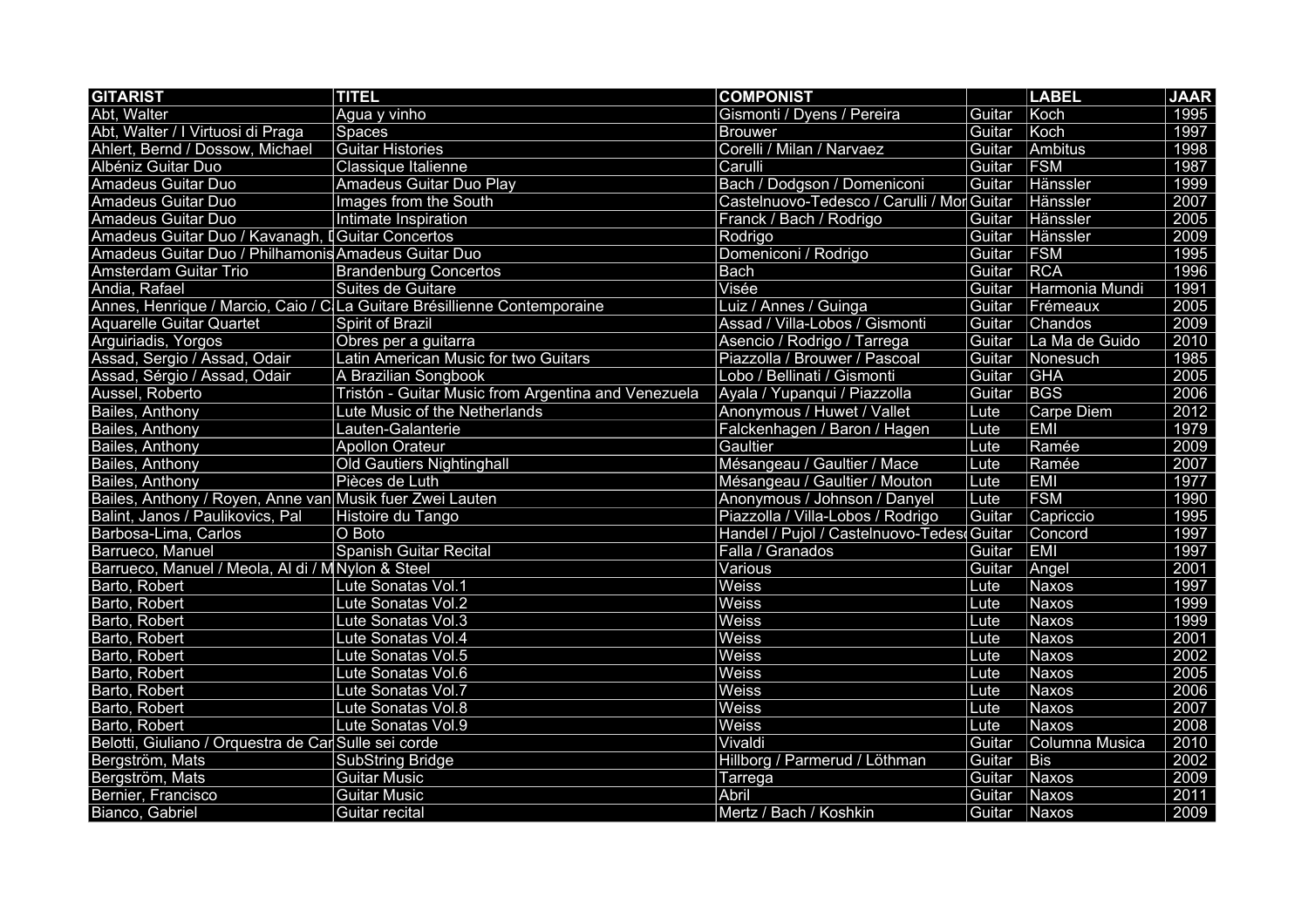| Bonavita, Rafael                                             | Musica Moderna                                                               | Piccinini / Castaldi / Kapsberger         | Guitar |                          |      |
|--------------------------------------------------------------|------------------------------------------------------------------------------|-------------------------------------------|--------|--------------------------|------|
| Bonavita, Rafael                                             | <b>Bonavita</b>                                                              | <b>Bach</b>                               | Lute   | Enchiriadis              | 2010 |
| <b>Brasil Guitar Duo</b>                                     | Music for Two Guitars Vol.1                                                  | Castelnuovo-Tedesco                       | Guitar | Naxos                    | 2008 |
| <b>Brazilian Guitar Quartet</b>                              | Iberia                                                                       | Albéniz                                   | Guitar | Delos                    | 2006 |
| <b>Brazilian Guitar Quartet</b>                              | Four Suites for Orchestra BWV 1066-1069                                      | <b>Bach</b>                               | Guitar | Delos                    | 2000 |
| <b>Brazilian Guitar Quartet</b>                              | Encantamento                                                                 | Miranda / Santoro / Mignone               | Guitar | Delos                    | 2001 |
| <b>Brazilian Guitar Quartet</b>                              | <b>Brazilian Guitar Quartet Plays Villa-Lobos</b>                            | Villa-Lobos                               | Guitar | Delos                    | 2011 |
| <b>Brazilian Guitar Quartet</b>                              | Essencia do Brasil                                                           | Villa-Lobos / Guarnieri / Mignone         | Guitar | Delos                    | 1999 |
| Bream, Julian                                                | <b>Spanish Guitar Recital</b>                                                | Albéniz / Granados / Rodrigo              | Guitar | <b>BMG</b>               | 1994 |
| Bream, Julian                                                | Highlights from the Julian Bream Edition                                     | Albéniz / Weiss / Mendelssohn             | Guitar | BMG                      | 1993 |
| Bream, Julian                                                | <b>Twentieth-Century Guitar I</b>                                            | Berkeley / Roussel / Smith Brindle        | Guitar | <b>BMG</b>               | 1993 |
| Bream, Julian                                                | Sonata                                                                       | José / Paganini / Castelnuovo-Tede Guitar |        | EMI                      | 1995 |
| Bream, Julian                                                | Nocturnal                                                                    | Martin / Britten / Brouwer                | Guitar | <b>EMI</b>               | 1993 |
| Bream, Julian                                                | A Celebration of Andrés Segovia                                              | Turina / Mompou / Torroba                 | Guitar | BMG                      | 1984 |
| Bream, Julian / Melos Ensemble                               | Julian Bream in Concerto                                                     | Giuliani / Arnold / Berkeley              | Guitar | Alto                     | 2012 |
| Bream, Julian / Pears, Peter                                 | <b>Elizabethan Lute Songs</b>                                                | Ford / Morley / Rosseter                  | Lute   | Decca                    | 1960 |
| Bream, Julian / Williams, John                               | Together                                                                     | Lawes / Carulli / Sor                     | Guitar | <b>BMG</b>               | 1993 |
| Brioen, Wim / Slovak Sinfonietta                             | <b>Concertos for Guitar and Orchestra</b>                                    | Swerts / cabus / Looy                     | Guitar | Phaedra                  | 2008 |
| Brock, Aaron                                                 | Toccata                                                                      | Domeniconi / Rodrigo / Brock              | Guitar | Analekta                 | 2005 |
| Bunch, Benjamin                                              | Piezas de oro                                                                | Barrios / Ponce / Brouwer                 | Guitar | Etcetera                 | 2000 |
| Bunch, Benjamin                                              | <b>Heitor Villa-Lobos and Friends</b>                                        | Villa-Lobos / Ponce / Milhaud             | Guitar | Etcetera                 | 2001 |
| Bungarten, Frank                                             | <b>Complete Works for Guitar</b>                                             | Villa-Lobos                               | Guitar | MDG                      | 2010 |
| Burris, Timothy                                              | Lute Music in Kursachsen ca.1730                                             | Weiss / Bach                              | Lute   | <b>WVH</b>               | 1991 |
| Busch, Ulrich                                                | Virtuose Spanische Gitarrenmusik                                             | Torroba / Palacios / Rodrigo              | Guitar | Ambitus                  | 1992 |
| Caceres, Oscar                                               | <b>Guitar Works</b>                                                          | Bach / Villa-Lobos / Weiss                | Guitar | Astoria                  | 1994 |
|                                                              | Cantalupi, Diego / Nuzzo, Claudio Libro Terzo d'Intavolatura di Chitaronne   | Kapsberger                                | Guitar | Cremona                  | 2002 |
| Cappelli, Marco                                              | <b>Extreme Guitar Project</b>                                                | Ribot / Mori / Sharp                      | Guitar | Mode                     | 2006 |
| Carlevaro, Abel                                              | Concierto de Guitarra                                                        | Scarlatti / Ponce / Sor                   | Guitar | Quantaphon               | 2001 |
| Carter, William                                              | La Guitarra Espanola                                                         | Murcia                                    | Guitar | Linn                     | 2007 |
| Carter, William                                              | <b>Early Works</b>                                                           | Sor                                       | Guitar | Linn                     | 2009 |
|                                                              | Catemario, Edoardo / Wiener Akad Concerto for Guitar and Orchestra No.3      | Giuliani                                  | Guitar | Arts                     | 2005 |
| Ceku, Petrit                                                 | <b>Guitar Recital</b>                                                        | Bach / Regondi / Asencio                  | Guitar | Naxos                    | 2008 |
|                                                              | Chassain, Olivier / Olsen, Stein-Eri The Works of Ida Presti for Two Guitars | Presti                                    | Guitar | Simax                    | 2009 |
| Cherici, Paolo                                               | Rose & Viole                                                                 | Milano / Borrono                          | Lute   | La Bottega Discanti 2006 |      |
| Coca, Munoz / Pavon, Santi                                   | 2 Guitarras                                                                  | Granados / Turina / Stravinsky            | Guitar | Ars Harmonica            |      |
| Codina, Jordi / Mangado Josep Ma Duos para guitarra          |                                                                              | Sor                                       | Guitar | Ensayo                   | 1985 |
| Conte, Rosario                                               | <b>Works for Archlute</b>                                                    | Piccinini                                 | Lute   | Carpe Diem               | 2012 |
| Cotsiolis, Costas / Orchestre Symp Concierto de Lieja        |                                                                              | <b>Brouwer</b>                            | Guitar | Sony                     | 1995 |
| Cotsiolis, Costas / Rodriguez, Isel / Three Double Concertos |                                                                              | Brouwer / Krieger / Piazzolla             | Guitar | <b>GHA</b>               | 2001 |
| Coves, Vicente                                               | Latin-American Music for Guitar                                              | Ponce / Romero / Brouwer                  | Guitar | Naxos                    | 2011 |
| Crugnola, Alberto                                            | German Lute Music of the XVIII Century Vol.II                                | Various                                   | Lute   | Symphonia                | 2007 |
| Crugnola, Alberto                                            | German Lute Music of the XVIII Century Vol.III                               | Various                                   | Lute   | Symphonia                | 2008 |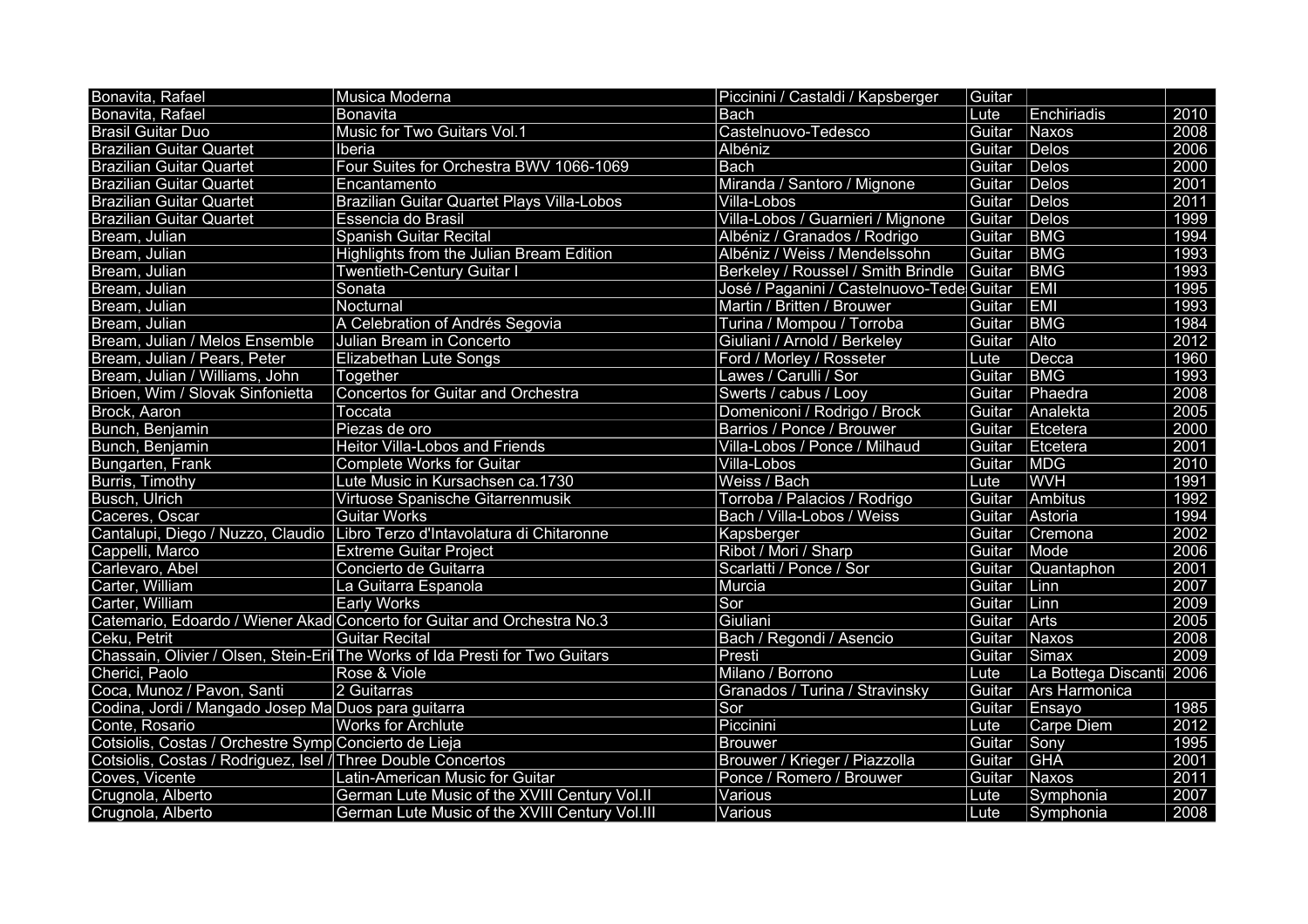| Csáki, András                                                       | <b>Guitar Recital</b>                                                                 | Bach / Britten / Duarte                    | Guitar | Naxos                     | 2010 |
|---------------------------------------------------------------------|---------------------------------------------------------------------------------------|--------------------------------------------|--------|---------------------------|------|
| Dervoed, Artyom                                                     | <b>Russian Guitar Music</b>                                                           | Biktashev / Orekhov / Rudnev               | Guitar | Naxos                     | 2008 |
| Deutsches Gitarrenquartett / Estnis Gitarrenkonzerte                |                                                                                       | Vivaldi                                    | Guitar | <b>FSM</b>                | 1991 |
| Devine, Graham Anthony                                              | La Ciudad de las Columnas                                                             | Brouwer / Saumell / Clerch                 | Guitar | Naxos                     | 2007 |
| Devine, Graham Anthony                                              | Music for Ten-String Guitar                                                           | Ohana                                      | Guitar | Naxos                     | 2009 |
| Devine, Graham Anthony                                              | <b>British Guitar Music</b>                                                           | Walton / Maxwell Davies / Berkeley Guitar  |        | Naxos                     | 2005 |
| Diaz, Alirio                                                        | The legend of Alirio Diaz, Vol.1 - Recordings 1956/196 Frescobaldi / Sanz / Scarlatti |                                            | Guitar | Idis                      | 2013 |
| Diaz, Alirio                                                        | The Guitar Artistry of Alirio Diaz                                                    | Tarrega / Lauro / Sojo                     | Guitar | Tuxedo                    | 1991 |
| Diaz, Alirio / Scheit, Carl / Angelini, The Romantic Guitar & Flute |                                                                                       | Albéniz / Llobo / Tarrega                  | Guitar | Vanguard                  | 1996 |
| Diaz, Alirio / Scheit, Karl / I Solisti d The Classical Guitar      |                                                                                       | Castelnuovo-Tedesco / Vivaldi / Kol Guitar |        | Vanguard                  | 1993 |
| Ducharme, Jerome                                                    | Guitar Recital                                                                        | Dunne / Hetu / Manen                       | Guitar | Naxos                     | 2006 |
| Dukic, Zoran                                                        | 24 Caprichos de Goya for Guitar Op.195                                                | Castelnuovo-Tedesco                        | Guitar | Naxos                     | 2009 |
| Duo Macondo                                                         | Duo Macondo                                                                           | Albeniz / Granados / Ruiz-Pipo             | Guitar | Ottavo                    | 2009 |
| Duret, Renaud / Florentin, Laure / § Guitare puzzle                 |                                                                                       | Penicaud                                   | Guitar | Quantum                   | 1997 |
| Dylla, Marcin                                                       | <b>Guitar Recital</b>                                                                 | Rodrigo / Tansman / Maw                    | Guitar | Naxos                     | 2008 |
| <b>Eos Guitar Quartet</b>                                           | 4 Seasons 4 Guitars                                                                   | Piazzolla / Assad / Bellinati              | Guitar | <b>Divox</b>              | 2000 |
| Espí, Fernando                                                      | <b>Tarrega Guitar Transcriptions</b>                                                  | Tarrega                                    | Guitar | Verso                     | 2004 |
| Evers, Reinbert / Tief, Juliane / Hur Bach & Gitarre                |                                                                                       | <b>Bach</b>                                | Guitar | Ambitus                   | 1995 |
| Fantoni, Marcello                                                   | <b>Works for Guitar</b>                                                               | Marco                                      | Guitar | Dynamic                   | 2012 |
| Fernandez, Eduardo                                                  | 9 Sonatas                                                                             | Scarlatti / Rameau                         | Guitar | Decca                     | 1993 |
| Fernandez, Eduardo                                                  | <b>Guitar Music from South America</b>                                                | Tirao / Barrios / Piazzolla                | Guitar | Oehms                     | 2006 |
| Ferries, Gordon                                                     | Di chitarra spagnola                                                                  | Bartolotti                                 | Guitar | Delphian                  | 2010 |
| Fletcher, Peter                                                     | Erik Satie                                                                            | Satie                                      | Guitar | Centaur                   | 2005 |
|                                                                     | Florentin, Laure / Duret, Renaud / FMusique de Chambre avec Guitare                   | Pénicaud                                   | Guitar | Quantum                   | 2006 |
| Frauchi, Alexander                                                  | Highlights of Russian Guitar Performing Art                                           | Bach / Scarlatti / Paganini                | Guitar | Melodiya                  | 2010 |
| Freimuth, Michael                                                   | Lautenmusik von Silvius Leopold Weiss                                                 | Weiss                                      | Lute   | Cavalli                   | 2008 |
| Fukuda, Shin-ichi                                                   | 19th Century Guitar                                                                   | Coste / Sor / Aguado                       | Guitar | Denon                     | 1995 |
| Fukuda, Shin-ichi                                                   | <b>Complete Works for Guitar</b>                                                      | Villa-Lobos                                | Guitar | Victor                    | 1989 |
| Garcia, Gerald                                                      | <b>Brazilian Portrait</b>                                                             | Bonfa / Jobim / Savio                      | Guitar | Naxos                     | 1991 |
| Garcia, Gerald                                                      | Latin American Guitar Festival                                                        | Lauro / Morel / Cardoso                    | Guitar | Naxos                     | 1991 |
| Garcia, Gerald                                                      | <b>Romantic Guitar Favourites</b>                                                     | Paganini / Mendelssohn / Schubert Guitar   |        | Naxos                     | 1992 |
| Garcia, Gerald / Cobo, Ricardo / De The Latin American Guitar       |                                                                                       | Lauro / Morel / Cardoso                    | Guitar | Naxos                     | 2006 |
| Garrobé, Àlex                                                       | Música per a guitarra                                                                 | <b>Brotons</b>                             | Guitar | Columna Musica            | 2009 |
| Garubay, Pablo                                                      | <b>Guitar Recital</b>                                                                 | Scarlatti / Tarrega / Ponce                | Guitar | Naxos                     | 2011 |
| Giuliani, Claudio                                                   | 30 Sonatas                                                                            | Cimarosa                                   | Guitar | <b>Brilliant Classics</b> | 2011 |
| Goluses, Nicholas                                                   | Sonatas BWV 1001, 1003 & 1005                                                         | <b>Bach</b>                                | Guitar | Naxos                     | 1995 |
| Gonzalez, Nirse                                                     | <b>Guitar Recital</b>                                                                 | Jose / Ponce / Bach                        | Guitar | Naxos                     | 2007 |
| Grigoryan, Slava                                                    | Sonatas & Fantasies                                                                   | Paganini / Giuliani / Sor                  | Guitar | <b>ABC</b>                | 2002 |
| Grigoryan, Slava / Grigoryan, Leon Play                             |                                                                                       | Piazzolla / Grigoryan / Gnattali           | Guitar | <b>ABC</b>                | 2003 |
| Grigoryan, Slava / Tasmanian Sym Baroque Guitar Concertos           |                                                                                       | Vivaldi / Handel / Weiss                   | Guitar | <b>ABC</b>                | 2008 |
| Grondona, Stefano                                                   | Grondona plays Albéniz                                                                | Albéniz                                    | Guitar | Stradivarius              | 2010 |
| Grondona, Stefano                                                   | La leona                                                                              | Arcas                                      | Guitar | Stradivarius              | 2005 |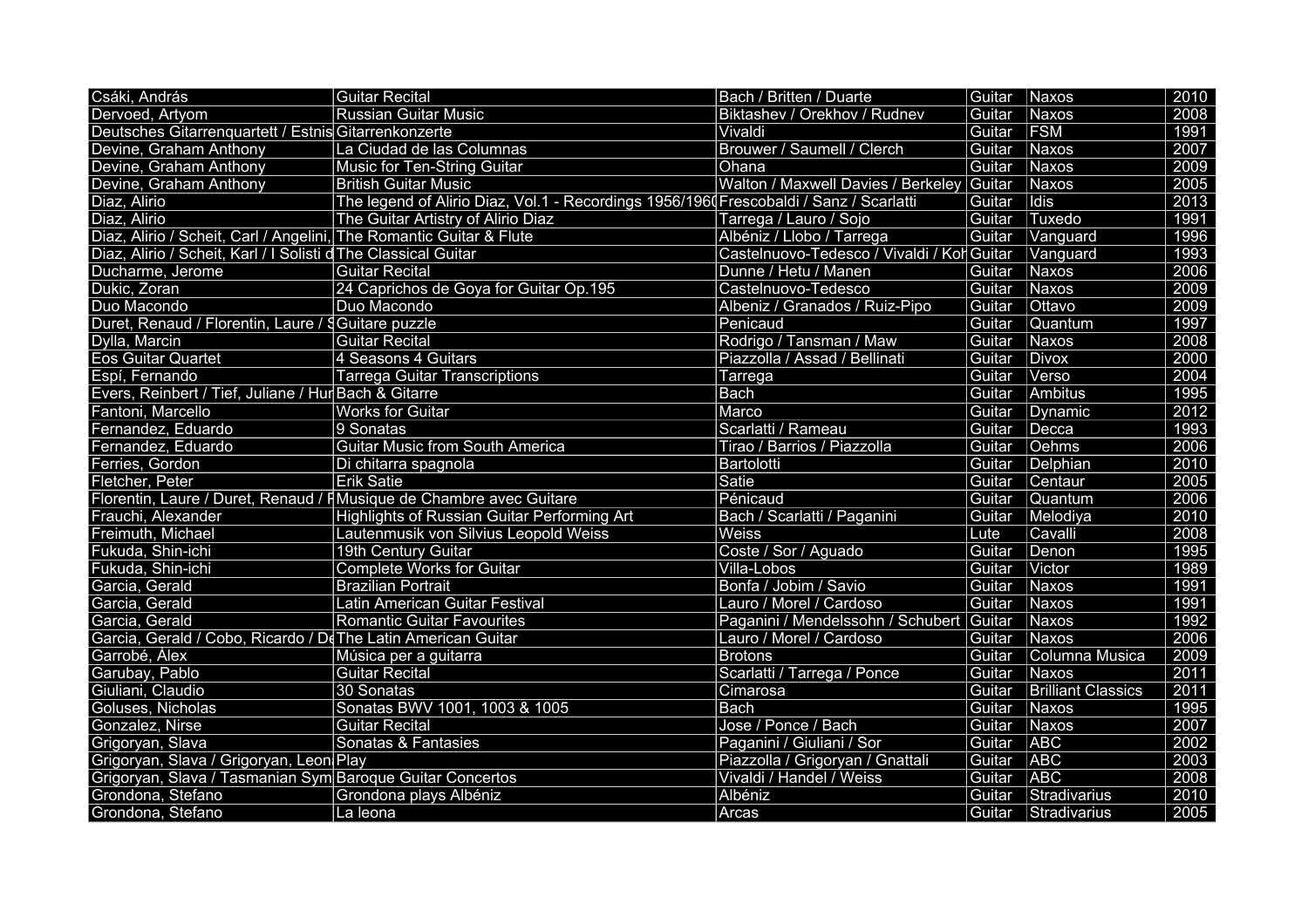| Grondona, Stefano                                             | Sin palabras                                                                                                                  | Schubert / Mendelssohn / Bizet             |        | Guitar Stradivarius | 2012 |
|---------------------------------------------------------------|-------------------------------------------------------------------------------------------------------------------------------|--------------------------------------------|--------|---------------------|------|
| <b>Groningen Guitar Duo</b>                                   | <b>Duo Recital</b>                                                                                                            | Lawes / Giuliani / Bach                    | Guitar | <b>Ottavo</b>       | 1989 |
| Guitar Duo Transatlantique / Gaelle Guitare du XXIème siècle  |                                                                                                                               | Pénicaud                                   | Guitar | Quantum             |      |
| Guitar4mation                                                 | Pulse. Sound. Joy. Heart.                                                                                                     | Barroso / Albéniz / Piazzolla              | Guitar | Gramola             | 2006 |
| Guitar4mation                                                 | Sonada del alma                                                                                                               | Gubitsch / Rodrigo / Szymanowski           | Guitar | Gramola             | 2010 |
| Gulyas, Georg                                                 | Music from Latin America and Spain                                                                                            | Albéniz / Granados / Falla                 | Guitar | Proprius            | 2001 |
| Gulyas, Georg                                                 | Georg Gulyas plays Bach                                                                                                       | <b>Bach</b>                                | Guitar | Proprius            | 2007 |
| Gulyas, Georg                                                 | Albéniz Ponce Tarrega                                                                                                         | Tarrega / Albéniz / Turina                 | Guitar | Proprius            | 2004 |
| Gutiérrez, José Luis                                          | <b>Bilder einer Ausstellung</b>                                                                                               | Mussorgsky / Hartmann / Albeniz            | Guitar | <b>FSM</b>          | 1991 |
| Halasz, Franz                                                 | Guitar Music Vol.1                                                                                                            | Henze                                      | Guitar | Naxos               | 2006 |
| Halasz, Franz                                                 | <b>Guitar Music Vol.2</b>                                                                                                     | Henze                                      | Guitar | Naxos               | 2010 |
| Halász, Franz                                                 | Canzoni                                                                                                                       | Petrassi / Berio / D'Angelo                | Guitar | <b>BIS</b>          | 1997 |
| Halász, Franz                                                 | Plays Gerhard, Turina, Falla, José                                                                                            | Turina / Gerhard / Falla                   | Guitar | <b>BIS</b>          | 1995 |
| Halász, Franz / Halász, Débora                                | Music for Guitar and Piano Vol.1                                                                                              | Carulli                                    | Guitar | Naxos               | 2009 |
| Halász, Franz / Halász, Débora                                | Music for Guitar and Piano Vol.2                                                                                              | Carulli                                    | Guitar | Naxos               | 2009 |
| Heinrich-Albert-Duo                                           | 8 Duos for Guitars                                                                                                            | <b>Albert</b>                              | Guitar | <b>MDG</b>          | 2007 |
| Heinrich-Albert-Duo                                           | Spain                                                                                                                         | Boccherini / Tarrega / Turina              | Guitar | <b>MDG</b>          | 2008 |
| Held, Joachim                                                 | Lute Music of the Renaissance                                                                                                 | Anonymous / Dowland / Ballard              | Lute   | Hänssler            | 2005 |
| Held, Joachim                                                 | Musique pour le roi                                                                                                           | Gallot / Visée / Mouton                    | Lute   | Hänssler            | 2008 |
| Held, Joachim                                                 | <b>Merry Melancholy</b>                                                                                                       | Lushier / Robinson / Allison               | Lute   | Hänssler            | 2010 |
| Held, Joachim                                                 | German Lute Music of the Baroque                                                                                              | Weiss / Falckenhagen / Hasse               | Lute   | Hänssler            | 2006 |
| Herbig, Gunter                                                | Prospero Dreaming                                                                                                             | Lilburn / Farquhar                         | Guitar | Naxos               | 2009 |
|                                                               | Heurtefeux, Christine / Flachot, Rei Guitare plus Vol.3 Musiques pour guitare et violoncelle Baumann / Granados / Villa-Lobos |                                            | Guitar | Mandala             | 1990 |
| Holecek, Josef                                                | <b>Romantic Guitar Music</b>                                                                                                  | Holecek / Simai / Sörenson                 | Guitar | <b>BIS</b>          | 1994 |
| Holmquist, John                                               | Guitar Music Opp.10-12                                                                                                        | Sor                                        | Guitar | Naxos               | 1998 |
| Ibanez, Pedro                                                 | Musique Espagnole et Sud-Américaine Vol.4                                                                                     | Turina / Albéniz / Lauro                   | Guitar | 7Productions        | 1994 |
| Ickard, Ric                                                   | Popular Guitar Music of the Philippines                                                                                       | Various                                    | Guitar | Naxos               | 2006 |
| Imamura, Yasunori                                             | Lute Music                                                                                                                    | <b>Bach</b>                                | Lute   | Etcetera            | 1991 |
| Isaac, Eduardo                                                | Evocacion                                                                                                                     | Carlevaro                                  | Guitar | GHA                 | 2001 |
| Isbin, Sharon / New York Philharm Guitar Concertos            |                                                                                                                               | Rodrigo / Villa-Lobos / Ponce              | Guitar | Warner              | 2004 |
| Iturri, Rafael                                                | Musique Espagnole                                                                                                             | Tarrega / Crespo / Sainz de la Maza Guitar |        | Pavane              | 1990 |
| Ivanovic, Dejan                                               | <b>Guitar Recital</b>                                                                                                         | Salvador / Abril / Mompou                  | Guitar | <b>Naxos</b>        | 2002 |
| Jouve, Jérémy / Perroy, Judicaël                              | Guitar Music, Vol.1                                                                                                           | Rodrigo                                    | Guitar | Naxos               | 2008 |
| Jugend-Gitarrenorchester Baden-W Mouvements Dynamiques        |                                                                                                                               | Bensa / Brouwer / Erding-Swiridoff         | Guitar | Candeza             | 1997 |
| Junghänel, Konrad                                             | Italian Lute Music                                                                                                            | Kapsberger / Piccinini                     | Lute   | Accent              | 2011 |
| Junghänel, Konrad                                             | Suite in C minor - Prelude & Fuga in C major - Suite in Weiss                                                                 |                                            | Lute   | Accent              | 1979 |
| Kannari, Toru / Hijo, Marcelo Barbe Guitarra Clasica Espanola |                                                                                                                               | Falla / Rodrigo / Soler                    | Guitar | Membran             | 2005 |
| Katona Twins                                                  | Manuel de Falla                                                                                                               | Falla                                      | Guitar | Channel             | 2009 |
| Kavanagh, Dale                                                | <b>Lyrical and Virtuosic Guitar Music</b>                                                                                     | Berkeley / Cooperman / Rodrigo             | Guitar | <b>FSM</b>          | 1991 |
| Kavanagh, Dale                                                | <b>Music for Guitar Solo</b>                                                                                                  | Domeniconi / Ruiz-Pipo / Kavanagh Guitar   |        | Hänssler            | 2007 |
| Kayath, Marcelo                                               | Guitar Classics from latin America Vol.2                                                                                      | Barrios / Ponce                            | Guitar | Carlton             | 1992 |
| Kayath, Marcelo                                               | Guitar Classics from latin America Vol.1                                                                                      | Ponce / Piazzolla / Barrios                | Guitar | Carlton             | 1987 |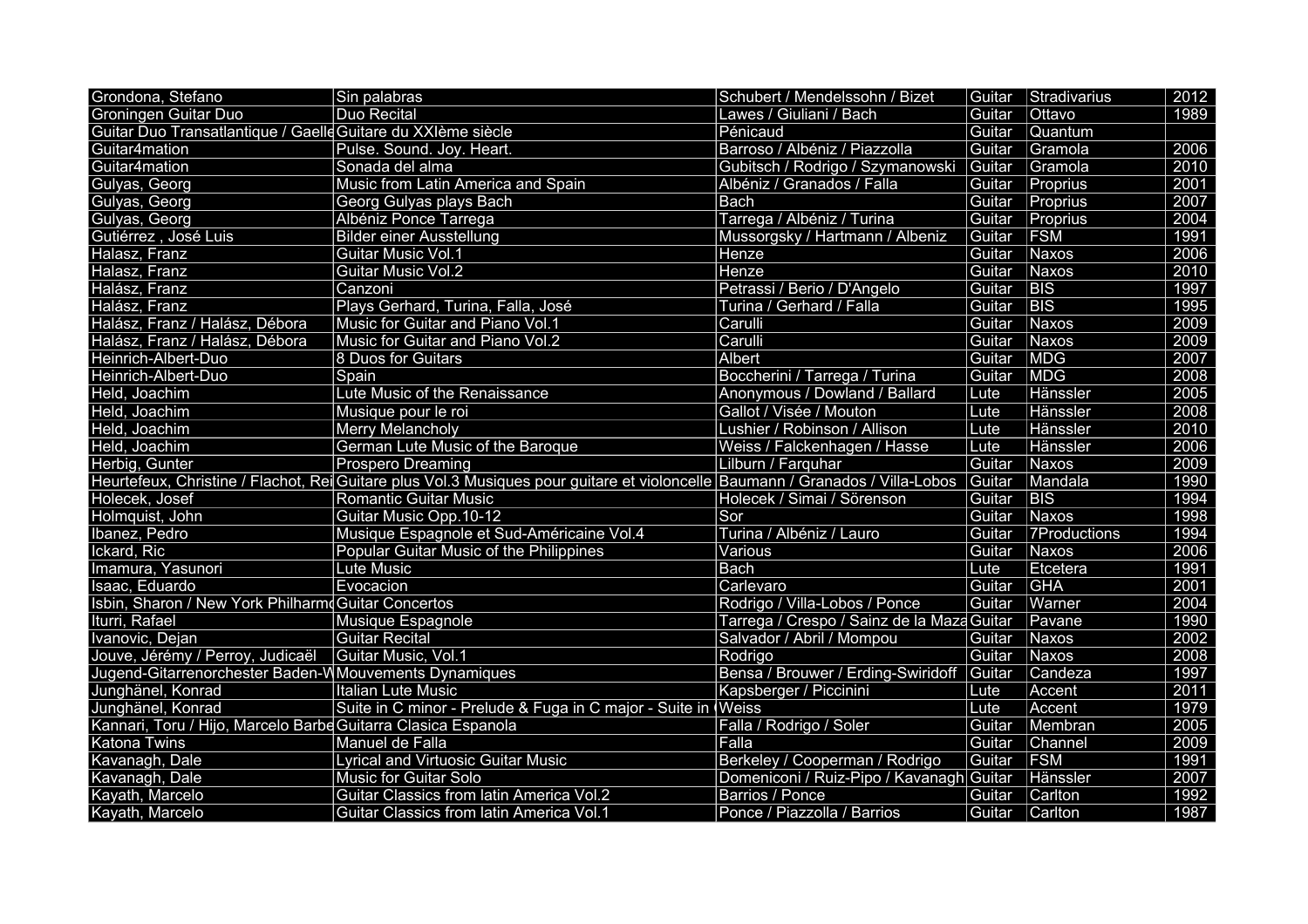| Kenny, Elizabeth                                            | Music from the ML Lutebook                                            | Dowland / Holborne / Anonymous    | Lute   | Hyperion      | 2009              |
|-------------------------------------------------------------|-----------------------------------------------------------------------|-----------------------------------|--------|---------------|-------------------|
| Kerstens, Tom                                               | Goya                                                                  | Granados                          | Guitar | <b>BGS</b>    | 2008              |
| Kerstens, Tom                                               | Zapateado                                                             | Rodrigo / Wallen / McGuire        | Guitar | <b>BGS</b>    | 2001              |
| Kerstens, Tom                                               | <b>Black Venus - New Music for Guitar</b>                             | Swayne / Wallen / Skempton        | Guitar | <b>BGS</b>    | $\overline{2005}$ |
| King, Troy                                                  | Musica Del Arte                                                       | Morel / Carlevaro / Lauro         | Guitar | Centaur       | 2005              |
| Kirchhof, Lutz                                              | Romance of the Lute                                                   | Weiss / Kropfganss / Daube        | Lute   | Centaur       | 2010              |
| Klee, Horst                                                 | <b>Horst Klee spielt</b>                                              | Barrios / Bach / Couperin         | Guitar | Koch          | 1993              |
| Korhonen, Timo                                              | Partitas for Solo Violin                                              | <b>Bach</b>                       | Guitar | Ondine        | 2010              |
| Korhonen, Timo                                              | Sonatas for Solo Violin                                               | <b>Bach</b>                       | Guitar | Ondine        | 2009              |
| Kosciuszko, Jakub                                           | <b>Here Comes the Silent Dusk</b>                                     | Pasieczny                         | Guitar | <b>QBK</b>    | 2010              |
| Kraft, Norbert                                              | 19th Century Guitar Favourites                                        | Sor / Aguado / Tarrega            | Guitar | Naxos         | 1994              |
| Kraft, Norbert / Linhares, Dagobert The Spanish Guitar      |                                                                       | Granados / Torroba / Mompou       | Guitar | Naxos         | 2002              |
| Kraft, Norbert / Polish National Rad Carmen Concerto        |                                                                       | <b>Bizet-Breiner</b>              | Guitar | Naxos         | 1998              |
| Kreusch, Johannes Tonio                                     | Art of the Guitar                                                     | Albeniz / Tarrega / Rodrigo       | Guitar | Oehms         | 2008              |
| Krivokapic, Goran                                           | <b>Guitar Music Opp.6-9</b>                                           | Sor                               | Guitar | Naxos         | 2008              |
| Krivokapic, Goran                                           | <b>Guitar Recital</b>                                                 | Werthmueller / Bach / Scarlatti   | Guitar | Naxos         | 2005              |
| Kulikova, Irina                                             | <b>Guitar Recital</b>                                                 | Bach / Sor / Castelnuovo-Tedesco  | Guitar | Naxos         | 2011              |
| Kulikova, Irina                                             | Guitar Recital                                                        | Ponce / Tansman / Brouwer         | Guitar | Naxos         | 2009              |
| Lagoya, Alexandre / Michel, Cather Concierto de Aranjuez    |                                                                       | Rodrigo                           | Guitar | Philips       | 1994              |
| Lagoya, Alexandre / Syrinx, Simion Guitare et Flute de Pan  |                                                                       | Giuliani / Ravel / Ibert          | Guitar | Erato         | 1990              |
| Laguna, Juan Carlos                                         | Tarots                                                                | Marco                             | Guitar | Urtext        | 1995              |
| Larousse, Florian                                           | Guitar Recital                                                        | Dowland / Regondi / José          | Guitar | Naxos         | $\overline{2010}$ |
|                                                             | Leisner, David / Ranch, Lars / Berli Symphony No.60 / Guitar Concerto | Hovhaness                         | Guitar | Naxos         | 2006              |
| Lemma, Roberto                                              | <b>Guitar Sonatas</b>                                                 | Paganini / Turina / Ponce         | Guitar | Gramola       | 2010              |
| Lezwijn, Marc                                               | Guitarmoves                                                           | Lezwijn / Bach / Giuliani         | Guitar | Ontopstudio   | 2008              |
| Lindberg, Jakob                                             | Italian Virtuosi of the Chitaronne                                    | Kapsberger / Castaldi / Piccinini | Guitar | <b>BIS</b>    | 2012              |
| Lindberg, Jakob                                             | La Serenissima                                                        | Dalza / Spinacino / Crema         | Lute   | <b>BIS</b>    | 1995              |
| Lindberg, Jakob                                             | The Complete Solo Lue Music                                           | Dowland                           | Lute   | <b>Bis</b>    | 1995              |
| Lindberg, Jakob                                             | Lute Music II                                                         | <b>Weiss</b>                      | Lute   | <b>Bis</b>    | 2009              |
| Lindberg, Jakob                                             | Sonatas played on the unique 1590 Sixtus Rauwolf lute Weiss           |                                   | Lute   | <b>Bis</b>    | 2006              |
| Lindberg, Jakob / Members of the [Quintets with Guitar I-VI |                                                                       | <b>Boccherini</b>                 | Guitar | <b>Bis</b>    | 1994              |
| Linhares, Dagoberto / Camerata Ca Guitar Concertos          |                                                                       | Vivaldi / Giuliani / Torroba      | Guitar | Naxos         | 1992              |
| Listes, Goran                                               | <b>Sweet is the Guitar</b>                                            | Walton / Terrinoni / José         | Guitar | Niccolo       | 1999              |
| Llinares, Sébastien                                         | Solo Guitar Works                                                     | Turina                            | Guitar | Paraty        | 2011              |
| Los Angeles Guitar Quartet                                  | Interchange                                                           | Rodrigo / Assad                   | Guitar | Telarc        | 2010              |
| Los Romeros / San Antonio Symph Guitar Concertos            |                                                                       | Vivaldi                           | Guitar | Philips       | 1989              |
| Manzano, Josep                                              | Compositors guitarristes gironins del segle XIX                       | Ferrer / Costa / Bassols          | Guitar | Ars Harmonica | 2010              |
| Marchelie, Erik                                             | <b>Guitare Romantique</b>                                             | Diabelli / Carulli / Molino       | Guitar | Lys           | 1998              |
| Marchese, Massimo                                           | The Journeys of Rubens                                                | Raimondo / Kapsberger / Dowland   | Lute   | Centaur       | 2011              |
| Marchionda, Stephen                                         | Sonatas                                                               | Scarlatti                         | Guitar | <b>MDG</b>    | 2009              |
| Maruri, Agustin                                             | <b>Guitar Recital</b>                                                 | Falckenhagen / Sor / Torrba       | Guitar | Emec          | 1993              |
| McFadden, Jeffrey                                           | Guitar Music Vol.3                                                    | <b>Barrios</b>                    | Guitar | Naxos         | 2007              |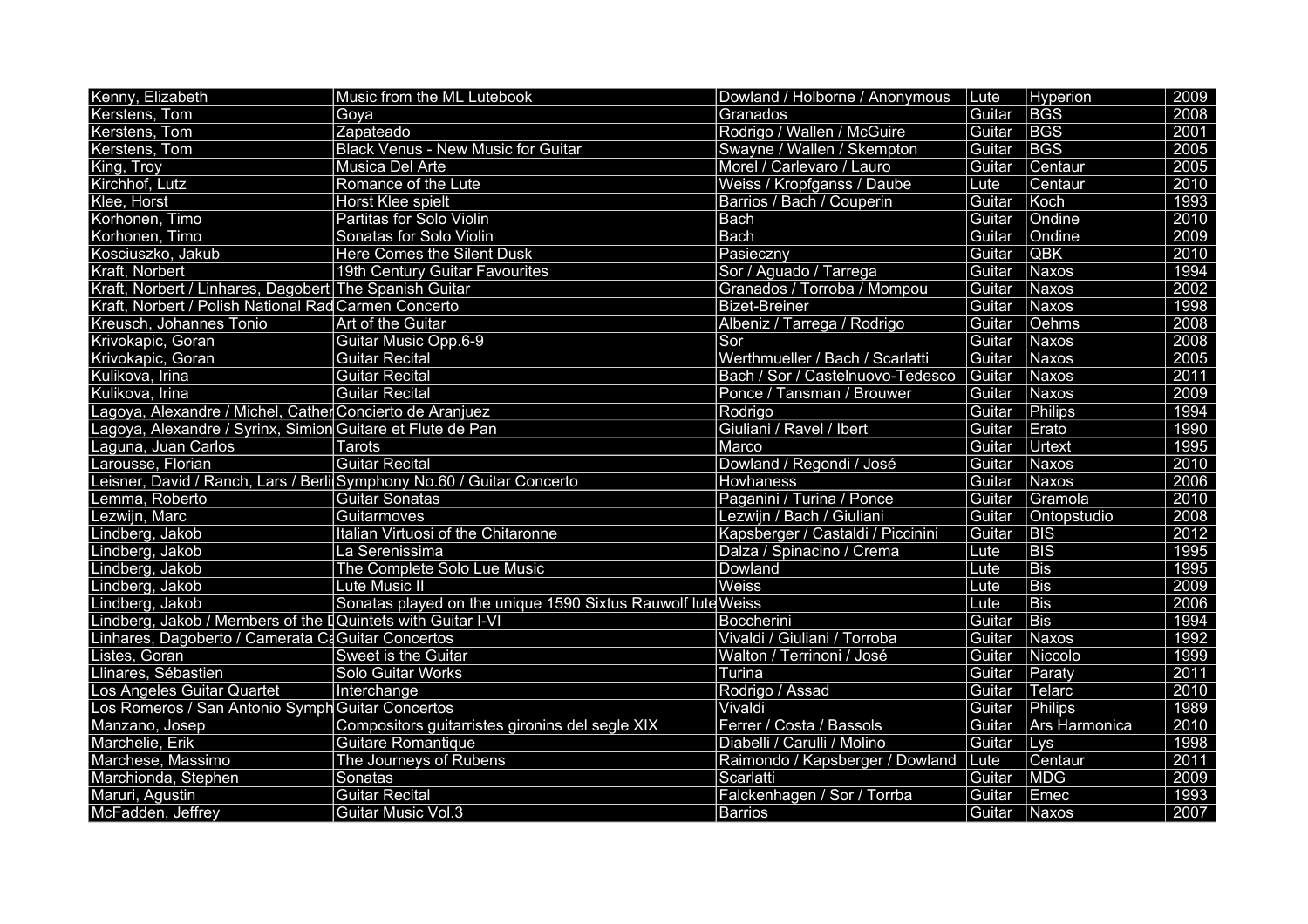| McFadden, Jeffrey                                              | <b>Guitar Recital</b>                                                                              | Granados / Coste / Asencio                 | Guitar | Naxos                     | 1996 |
|----------------------------------------------------------------|----------------------------------------------------------------------------------------------------|--------------------------------------------|--------|---------------------------|------|
| Mebes, Susanne                                                 | <b>Guitar Solo Works</b>                                                                           | Ponce                                      | Guitar | Leman                     | 1991 |
| Miñarro, Rafael Aguirre                                        | <b>Guitar Recital</b>                                                                              | Sor / Ibert / Poulenc                      | Guitar | Naxos                     | 2008 |
| Miolin, Anders                                                 | Arranged for Ten-Stringed Guitar                                                                   | Debussy                                    | Guitar | <b>Bis</b>                | 2000 |
| Miolin, Anders                                                 | The Lion in the Lute                                                                               | Walton / Rawsthorne / Berkeley             | Guitar | <b>Bis</b>                | 1998 |
| Möller, Johannes                                               | Guitar Recital                                                                                     | Barrios / Craeyvanger / Villa-Lobos Guitar |        | Naxos                     | 2011 |
| Monteiro, Fabio Shiro / Hasegawa, Werke fuer Zwei Gitarren     |                                                                                                    | Castelnuovo-Tedesco / Santorsola Guitar    |        | <b>RBM</b>                | 1994 |
| Montesinos, Anabel                                             | Guitar Recital                                                                                     | Granados / Falla / Llobet                  | Guitar | Naxos                     | 2011 |
| Moreno, José Miguel                                            | Ars Melancholiae                                                                                   | Weiss                                      | Lute   | Glossa                    | 1994 |
| Moretti, Filomena                                              | Jeux Interdits                                                                                     | Tarrega / Barrios / Bach                   | Guitar | Transart                  | 2010 |
| Morris, Geoffrey / Elision Ensemble Works with Guitar          |                                                                                                    | Clementi                                   | Guitar | Mode                      | 2007 |
| Mueller-Pering, Thomas                                         | Gitarren von Jacob Weissgerber                                                                     | Llobet / Rodrigo / Falla                   | Guitar | Raumklang                 | 2001 |
| Murgadas, David                                                | Santiago de Murzia                                                                                 | Murzia                                     | Guitar | La Ma de Guido            | 2008 |
| Netherlands Guitar Quartet                                     | Hungarian Dances                                                                                   | <b>Brahms</b>                              | Guitar | Mirasound                 | 1989 |
| Neuburger, Matthias                                            | Transatlantico                                                                                     | Weiss / Ponce                              | Guitar | Ana                       | 1998 |
| Neumann, Elise                                                 | Agustin Barrios International Guitar Competition - Vol.1 Barrios / Castelnuovo-Tedesco / As Guitar |                                            |        | <b>Brilliant Classics</b> | 2012 |
| Niessen, Michiel / van Ooijen, Davi Un' altra canzone          |                                                                                                    | Terzi da Bergamo                           | Lute   | Turtle                    | 2006 |
| North, Nigel                                                   | Bach on the Lute                                                                                   | <b>Bach</b>                                | Lute   | Linn                      | 2007 |
| North, Nigel                                                   | Lute Music Vol.1                                                                                   | Dowland                                    | Lute   | Naxos                     | 2006 |
| North, Nigel                                                   | Lute Music Vol.2                                                                                   | Dowland                                    | Lute   | Naxos                     | 2006 |
| North, Nigel                                                   | Lute Music Vol.3                                                                                   | Dowland                                    | Lute   | Naxos                     | 2007 |
| North, Nigel                                                   | Lute Music Vol.4                                                                                   | Dowland                                    | Lute   | Naxos                     | 2009 |
| North, Nigel                                                   | The Prince's Almain and other Dances for Lute                                                      | Johnson                                    | Lute   | Naxos                     | 2010 |
| North, Nigel                                                   | The Heart Trembles with Pleasure                                                                   | <b>Weiss</b>                               | Lute   | <b>BGS</b>                | 2010 |
| North, Nigel                                                   | <b>Baroque Lute</b>                                                                                | Weiss / Vivaldi / bach                     | Lute   | Linn                      | 1991 |
| Nunez, Lucio                                                   | <b>Guitare Plus Vol.5 Recital</b>                                                                  | Lasala / Ponce / Torroba                   | Guitar | Mandala                   | 1993 |
| Oien, Anders Clemens                                           | Romanza                                                                                            | Llobet / Grieg / Tarrega                   | Guitar | Fik                       | 2003 |
| Oraison, Jorge                                                 | Capricci Armonici                                                                                  | Roncalli                                   | Guitar | Vanguard                  | 1996 |
| Orlandini, Luis                                                | Le Rossiniane op.119 Nos.1-6                                                                       | Giuliani                                   | Guitar | Cpo                       | 1993 |
|                                                                | Oyanguren, Julio / Segiova, Andrés Andrés Segovia and his Contemporaries                           | Tarrega / Sirera / Campion                 | Guitar | Doremi                    | 1998 |
| Papandreou, Elena                                              | <b>Guitar Collection</b>                                                                           | <b>Brouwer</b>                             | Guitar | Naxos                     | 2001 |
| Papandreou, Elena                                              | <b>Guitar Recital</b>                                                                              | Mamangakis / Stravinsky / Dyens            | Guitar | Naxos                     | 1998 |
| Partridge, Ian / Savijoki, Jukka                               | Complete Works for Voice and Guitar & Solo Guitar                                                  | Britten / Berkeley                         | Guitar | Ondine                    | 1992 |
| Pasero, Stevan                                                 | <b>Classical Bouquet</b>                                                                           | Satie / Vivaldi / Debussy                  | Guitar | Sugo                      | 1990 |
| Paulikovics, Pal                                               | Strings of Steel                                                                                   | Bach / Brescianello / Guzman               | Guitar | Gramola                   | 2009 |
| Pesci, Marco                                                   | Renaissance Lute Music                                                                             | Liuto                                      | Lute   | Naxos                     | 2006 |
| Pieters, Peter / Dumortier, Michelin The Romantic Tertz Guitar |                                                                                                    | Giuliani / Mertz / Pettoletti              | Guitar | Vox Temporis              | 1992 |
| Piorkowski, James                                              | <b>Sentient Music</b>                                                                              | Piorkowski                                 | Guitar | Centaur                   | 2004 |
| Porquedddu, Cristiano                                          | 20 Studi Facili for Guitar                                                                         | Gilardino                                  | Guitar | <b>Brilliant Classics</b> | 2012 |
| Presti, Ida / Lagoya, Alexandre                                | Studio Recordings 1956 / 1961                                                                      | Bach / Scarlatti / Marella                 | Guitar | <b>IDIS</b>               | 2012 |
| Presti, Ida / Lagoya, Alexandre                                | Studio Recordings 1956 / 1960                                                                      | Dowland / Bach / Carulli                   | Guitar | Idis                      | 2012 |
|                                                                | Ragossnig, Konrad / Feybli, Walter Spanish and South American Music for Two Guitars                | Williams / Ponce / Barrios                 | Guitar | Tuxedo                    | 1992 |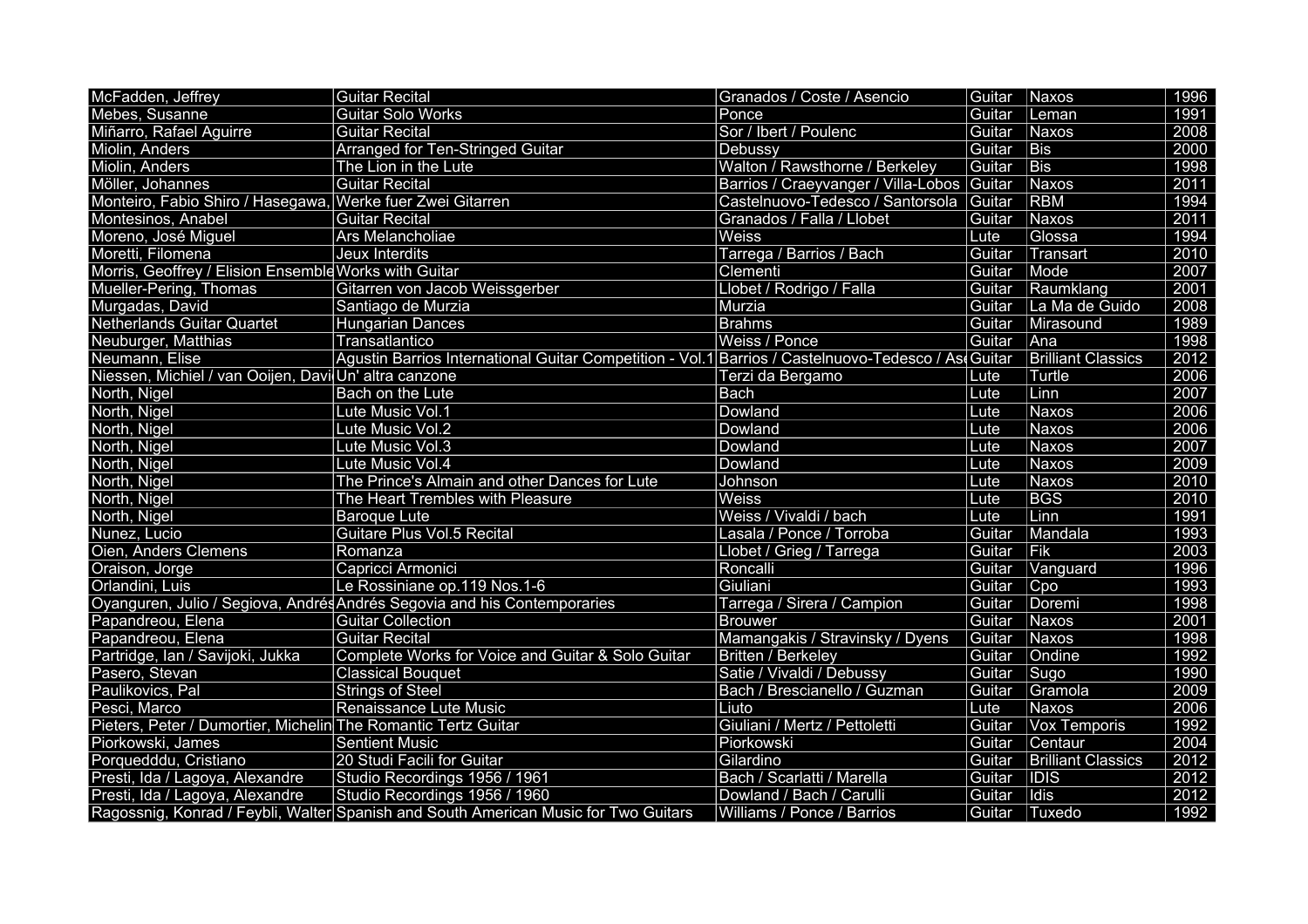| Ramirez, Charles / Chamber Orche Concierto de Aranjuez etc. |                                                                                   | Rodrigo                                  |        | Guitar Signum          | 2011 |
|-------------------------------------------------------------|-----------------------------------------------------------------------------------|------------------------------------------|--------|------------------------|------|
| Rasgossnig, Konrad / Scheit, Karl / Guitar Concertos        |                                                                                   | Fasch / Krebs / Giuliani                 | Guitar | <b>Vox</b>             | 1994 |
| Riscado Cordas, Fernando                                    | <b>Classical Guitar</b>                                                           | Tarrega / Barrios / Weiss                | Guitar | FRC                    | 2011 |
| Romero, Angel                                               | A Touch of Romance                                                                | Anonymous / Sanz / Barrios               | Guitar | Telarc                 | 1989 |
| Romero, Angel                                               | Angel Romero Plays Bach                                                           | Bach                                     | Guitar | Telarc                 | 1993 |
| Romero, Angel / Academy of St.Ma Concertos                  |                                                                                   | Vivaldi                                  | Guitar | RCA                    | 1995 |
| Romero, Pepe / Academy of St.Ma Gitarren-Quintette          |                                                                                   | Boccherini                               | Guitar | Philips                | 1980 |
| Roose, Bart                                                 | Ein newgeordent kuenstlich Lautenbuch                                             | Neusidler                                | Lute   | Passacaille            | 2007 |
| Russell, David                                              | Spanish Music for Classical Guitar                                                | Albéniz                                  | Guitar | Telarc                 | 2011 |
| Russell, David                                              | Art of the Guitar                                                                 | Albéniz / Arcas / Villa-Lobos            | Guitar | Telarc                 | 2007 |
| Russell, David                                              | The Grandeur of the Baroque                                                       | Bach / Handel / Couperin                 | Guitar | Telarc                 | 2012 |
| Russell, David                                              | Air on a G String                                                                 | Bach / Weiss / Saint-Luc                 | Guitar | Telarc                 | 2008 |
| Russell, David                                              | <b>Music of Barrios</b>                                                           | <b>Barrios</b>                           | Guitar | Telarc                 | 1995 |
| Russell, David                                              | <b>Guitar Music of Latin America</b>                                              | Barrios / Ponce / Ayala                  | Guitar | Telarc                 | 2010 |
| Russell, David                                              | Music of Giuliani                                                                 | Giuliani                                 | Guitar | $T$ elarc              | 1999 |
| Russell, David                                              | <b>Renaissance Favorites</b>                                                      | Mudarra / Narvaez / Byrd                 | Guitar | Telarc                 | 2006 |
| Russell, David                                              | Music of Moreno Torroba                                                           | Torroba                                  | Guitar | Telarc                 | 1996 |
| Russell, David / Naples Philharmon Concierto de Aranjuez    |                                                                                   | Rodrigo                                  | Guitar | Telarc                 | 1997 |
| Sal, Adriano del                                            | <b>Guitar Recital</b>                                                             | Tarrega                                  | Guitar | Naxos                  | 2010 |
| Santos, Turibio                                             | <b>Guitare Festival</b>                                                           | Albéniz / Sanz / Turina                  | Guitar | Erato                  | 1977 |
| Savino, Richard / Artaria Quartet, T Guitar Quintets Vol.1  |                                                                                   | Boccherini                               | Guitar | Harmonia Mundi         | 1990 |
| Schaeffer, Michael                                          | <b>French Baroque Lute Suites</b>                                                 | Du Fault / Gallot / Reusner              | Lute   | Sony                   | 1979 |
| Schaupp, Karin / Tasmanian Symp Spain                       |                                                                                   | Rodrigo / Castelnuovo / Bacarisse        | Guitar | ABC                    | 2009 |
| Schneeweiss, Kurt                                           | <b>Lute Sonatas</b>                                                               | Weiss                                    | Guitar | Arte Nova              | 2001 |
| Schneider, John                                             | Por Gitaro                                                                        | Harrison                                 | Guitar | Mode                   | 2008 |
| Schneiderman, John / Galanterie                             | Lute Concerto / Sonatas & Divertimentos                                           | <b>Kropfgans</b>                         | Guitar | Hänssler               | 2005 |
| Schoeppe, Susanne                                           | Diario                                                                            | Ponce / Torroba / Dolezel                | Guitar | Genuin                 | 2004 |
| Schwab, Birgit / Ahlert, Daniel                             | Sonatas                                                                           | Weiss / Hoffmann                         | Lute   | Naxos                  | 2007 |
| Segovia, Andrés                                             | The Segovia Collection Vol.7                                                      | Aguado / Giuliani / Coste                | Guitar | <b>MCA</b>             |      |
| Segovia, Andrés                                             | The Segovia Collection Vol.3                                                      | Albeniz / Torroba / Sor                  | Guitar | <b>MCA</b>             |      |
| Segovia, Andrés                                             | The Segovia Collection Vol.4                                                      | <b>Bach</b>                              | Guitar | <b>MCA</b>             |      |
| Segovia, Andrés                                             | Andrés Segovia                                                                    | Bach / Castelnuovo-Tedesco / Pond Guitar |        | Urania                 | 1999 |
| Segovia, Andrés                                             | The Guitar of Andrés Segovia                                                      | Bach / Handel / Gluck                    | Guitar | Dynamic                | 2004 |
| Segovia, Andrés                                             | Andrés Segovia and Friends                                                        | Bach / Milan / Froberger                 | Guitar | Membran                |      |
| Segovia, Andrés                                             | The Legendary Segovia                                                             | Bach / Sor / Visée                       | Guitar | EMI                    | 1999 |
| Segovia, Andrés                                             | 1950s American Recordings, Vol.5                                                  | Castelnuovo-Tedesco / Cassado / T Guitar |        | Naxos                  | 2008 |
| Segovia, Andrés                                             | The Art of Andrés Segovia, Vol.7 - Studio Recordings 1 Frescobaldi / Weiss / Bach |                                          | Guitar | Idis                   | 2013 |
| Segovia, Andrés                                             | Maestro: Guitar                                                                   | Milan / de Visee / Haydn                 | Guitar | Alto                   | 2012 |
| Segovia, Andrés                                             | <b>Guitar Recital</b>                                                             | Milan / Frescobaldi / Bach               | Guitar | <b>Classic Options</b> | 1994 |
| Segovia, Andrés                                             | The Segovia Collection Vol.5                                                      | Milan / Narvaez / Sanz                   | Guitar | <b>MCA</b>             |      |
| Segovia, Andrés                                             | The Segovia Collection Vol.6                                                      | Ponce                                    | Guitar | <b>MCA</b>             |      |
| Segovia, Andrés                                             | The Segovia Collection Vol.2                                                      | Purcell / Scarlatti / Handel             | Guitar | <b>MCA</b>             | 1988 |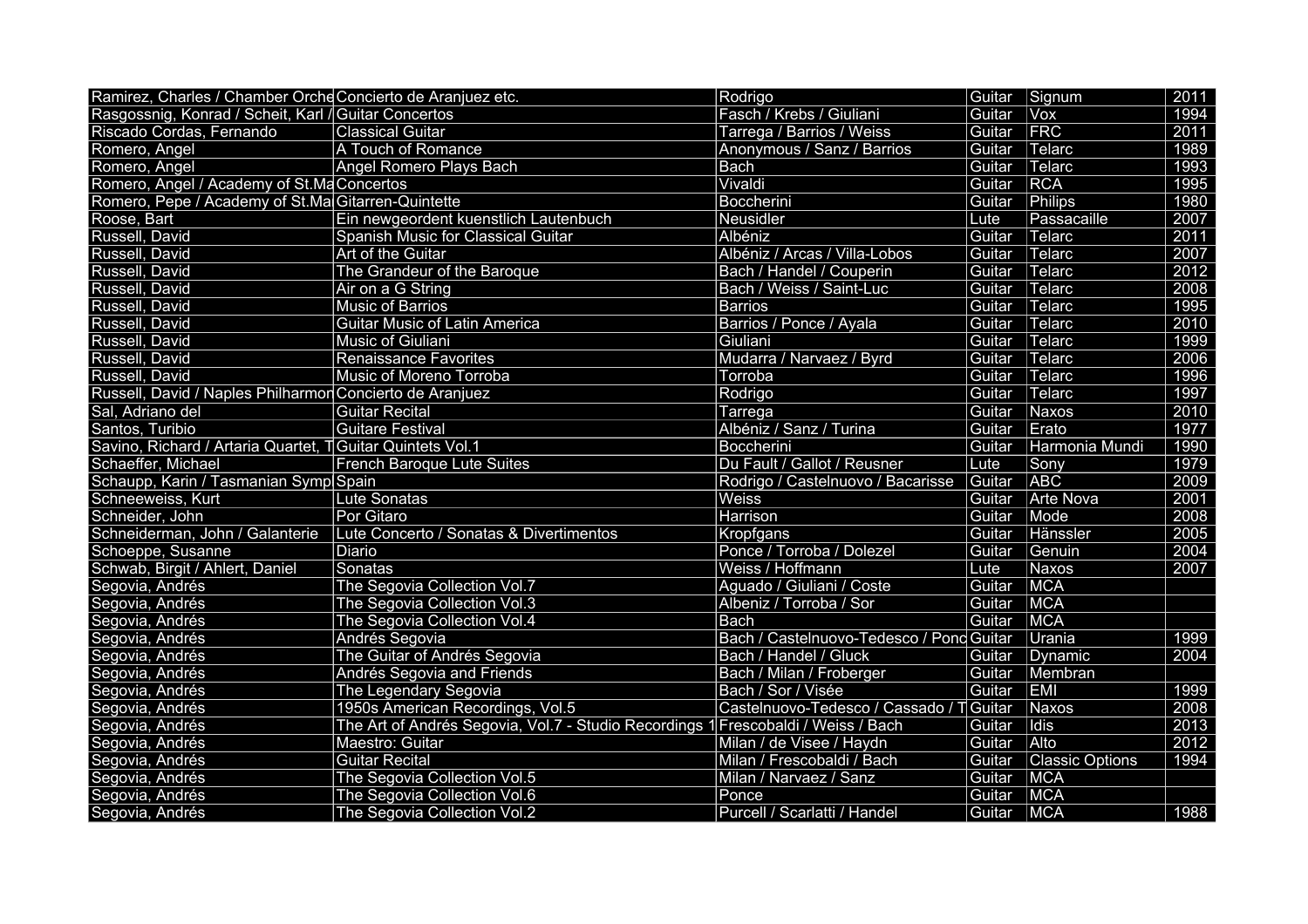| Segovia, Andrés                                           | The Segovia Collection Vol.4                                                                                   | Purcell / Scarlatti / Handel      | Guitar   MCA |                    |      |
|-----------------------------------------------------------|----------------------------------------------------------------------------------------------------------------|-----------------------------------|--------------|--------------------|------|
| Segovia, Andrés                                           | The Segovia Collection Vol.2                                                                                   | Rodrigo / Ponce / Torroba         | Guitar       | MCA                | 1987 |
| Segovia, Andrés                                           | 1950s American Recordings, Vol.2                                                                               | Sor / Giuliani / Ponce            | Guitar       | Naxos              | 2007 |
| Segovia, Andrés                                           | An Evening with Andrés Segovia                                                                                 | Torroba / Bach / Purcell          | Guitar       | Marble             |      |
|                                                           | Segovia, Andrés / Paganini Quarte Platero and I / Quintet for Guitar and String Quartet Op Castelnuovo-Tedesco |                                   | Guitar       | <b>ITM</b>         | 1993 |
| Segovia, Andrés / Wuttke, Friedem Guitar Sensation        |                                                                                                                | Albéniz / Sor / Malats            | Guitar       | Hänssler           | 2012 |
| Sivebaek, Jesper / Brandt, Kiki / En Works for guitar     |                                                                                                                | <b>Ruders</b>                     | Guitar       | Dacapo             | 2008 |
| Smith, Hopkinson                                          | Portrait                                                                                                       | Milan / Narvaez / Mudarra         | Lute         | Auvidis            | 1998 |
| Smith, Hopkinson                                          | Lautenmusik                                                                                                    | Weiss                             | Lute         | <b>EMI</b>         | 1978 |
| Smith, Hopkinson / O'Dette, Paul                          | Duetti Italiani                                                                                                | Anonymous / Naich / Pacolini      | Lute         | <b>EMI</b>         | 1979 |
| Smits, Raphaella                                          | Johann Sebastian Bach / Silvius Leopold Weiss                                                                  | Weiss / Bach                      | Guitar       | Accent             | 1994 |
| Smits, Raphaëlla                                          | The Eight-Stringed Bach                                                                                        | <b>Bach</b>                       | Guitar       | Accent             | 2009 |
| Smits, Raphaëlla                                          | Early 19th Century Guitar Music                                                                                | Legnani / Schubert                | Guitar       | Accent             | 2001 |
| Smits, Raphaëlla                                          | In Deep Silence                                                                                                | Walter / Brouwer / Henderickx     | Guitar       | Accent             | 2006 |
| Soellscher, Goeran                                        | <b>Werke fuer Gitarre</b>                                                                                      | Dowland / Sor / Barrios           | Guitar       | <b>DGG</b>         | 1979 |
| Soellscher, Goeran                                        | Here, there and everywhere                                                                                     | Lennon / McCartney                | Guitar       | DGG                | 1995 |
| Starobin, David                                           | <b>Romantic Guitar</b>                                                                                         | Coste / Sor / Regondi             | Guitar       | <b>GHA</b>         | 1993 |
| Starobin, David                                           | <b>Favorite Tracks Vol.2</b>                                                                                   | Lavista / Carter / Henze          | Guitar       | Bridge             | 2009 |
| Starobin, David                                           | New Music with Guitar Vol.6                                                                                    | Starobin / Crumb / Liptak         | Guitar       | Bridge             | 2004 |
| Starobin, David / Druckman, Daniel Family Album           |                                                                                                                | Bland / Ruders / León             | Guitar       | Bridge             | 2007 |
| Steenbergen, Esther / Calmes, Erid Repertoire             |                                                                                                                | Lauro / Dyens / Piazzolla         | Guitar       | Etcetera           | 2005 |
| Steidl, Pavel                                             | Guitar / Kytara                                                                                                | Losy / Weiss / Mertz              | Guitar       | Panton             | 1993 |
| Stutz, Reiner                                             | Gitarre                                                                                                        | Paganini / Barrios / Tansman      | Guitar       | <b>FSM</b>         | 1989 |
| Tamayo, Marco                                             | <b>Guitar Music</b>                                                                                            | Paganini                          | Guitar       | Naxos              | 2006 |
| Tanenbaum, David                                          | <b>El Porteno</b>                                                                                              | Piazzolla                         | Guitar       | New Albion         | 1994 |
| Tanenbaum, David / Earplay                                | <b>Waking Dances</b>                                                                                           | Liderman, Jorge                   | Guitar       | Bridge             | 2004 |
| Torre, Rey de la / Stuyvesant String Guitar               |                                                                                                                | Albéniz / Granados / Nin-Culmell  | Guitar       | Bridge             | 2006 |
| Torrent, Jaume                                            | Obres per a guitarra                                                                                           | Tarrago                           | Guitar       | La ma de Guido     | 2008 |
| <b>Trio Con Brio</b>                                      | Impressions                                                                                                    | Assad / Brouwer / Moll            | Guitar       | Koch               | 1996 |
| Tsiboulski, Aleksandr                                     | <b>Australian Guitar Music</b>                                                                                 | Edwards / Houghton / Sculthorpe   | Guitar       | Naxos              | 2010 |
| Tyler, James / Elliott, Paul / Hugget The Early Guitar    |                                                                                                                | Sanseverino / Stefani / Sanz      | Guitar       | Saga               |      |
| Vavilov, Vladimir / Kallos, Sandor Renaissance Lute Music |                                                                                                                | Milano / Nigrino / Galilei        | Lute         | Melodiya           | 2009 |
| <b>VIDA Guitar Quartet</b>                                | Love, the Magician                                                                                             | Falla / Turina / Bizet            | Guitar       | <b>BGS</b>         | 2009 |
| Vidovic, Ana                                              | <b>Guitar Music Vol.1</b>                                                                                      | Torroba                           | Guitar       | Naxos              | 2007 |
| Villadangos, Victor                                       | Tango Argentino                                                                                                | Blazquez / Moscardini / Piazzolla | Guitar       | Naxos              | 2004 |
| Villadangos, Victor                                       | <b>Guitar Music Vol.2</b>                                                                                      | Lauro                             | Guitar       | Naxos              | 2007 |
| Villamil, Andres                                          | Chicaquicha - Guitar Music from Colombia                                                                       | Romero/Montaña/Bedoya             | Guitar       | Oehms              | 2010 |
| Viloteau, Thomas                                          | <b>Guitar Recital</b>                                                                                          | Llobet / Tansman / Brouwer        | Guitar       | Naxos              | 2007 |
| Voorhorst, Enno                                           | Agustin Barrios Mangoré                                                                                        | <b>Barrios</b>                    | Guitar       | Sony               | 1994 |
| Voorhorst, Enno                                           | <b>Around Barrios</b>                                                                                          | Various                           | Guitar       | Challenge          | 2013 |
| Wadsworth, Matthew                                        | The Knight of the Lute                                                                                         | Dowland / Huwet / Holborne        | Lute         | Channel            | 2008 |
| Wiedemann, Augustin                                       | 4 Miles 2 Davis                                                                                                | Dyens / Bogdanovic / Sting        |              | Guitar   Arte Nova | 2000 |